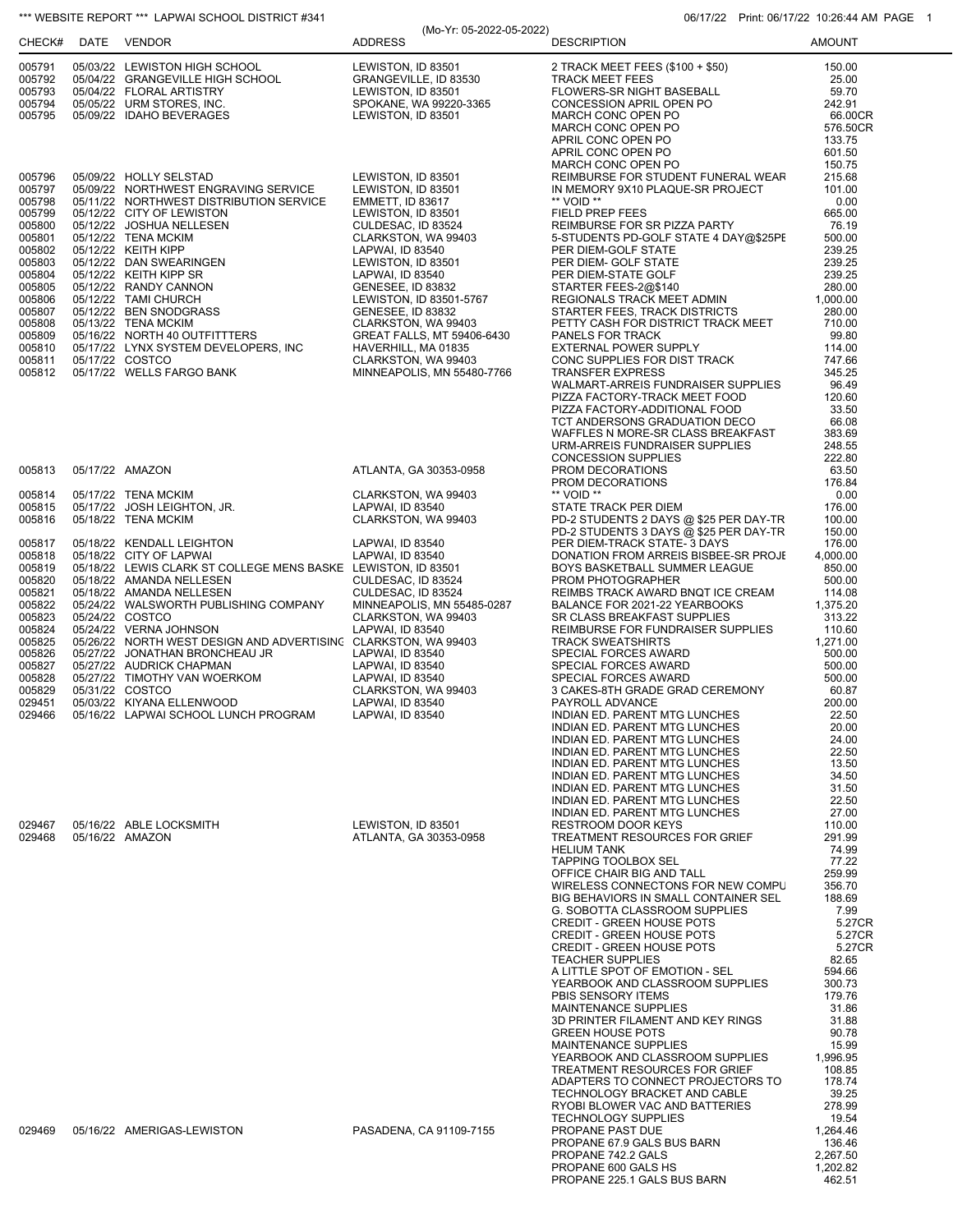| CHECK#           | DATE | VENDOR                                                                                  | <b>ADDRESS</b>                            | <b>DESCRIPTION</b>                                                               | <b>AMOUNT</b>      |
|------------------|------|-----------------------------------------------------------------------------------------|-------------------------------------------|----------------------------------------------------------------------------------|--------------------|
|                  |      |                                                                                         |                                           | PROPANE 502 GALS ES                                                              | 1,007.56           |
| 029470           |      | 05/16/22 ANDERSON, JULIAN & HULL, LLP                                                   | BOISE, ID 83707-7426                      | PROFESSIONAL LEGAL SERVICES<br>CREDIT CHECK 29386                                | 195.00<br>19.50CR  |
| 029471           |      | 05/16/22 ASSETWORKS RISK MANAGEMENT                                                     | MINNEAPOLIS, MN 55485-1365                | <b>ADMIN FEE</b>                                                                 | 1,129.74           |
| 029472           |      | 05/16/22 AVISTA UTILITIES                                                               | SPOKANE, WA 99252-0001                    | ELECTRIC - STORAGE TECH<br>ELECTRIC - CABINET SHOP                               | 224.40<br>404.81   |
|                  |      |                                                                                         |                                           | ELECTRIC - HS TRACK                                                              | 1,016.60           |
|                  |      |                                                                                         |                                           | ELECTRIC - TRACK PUMP                                                            | 28.77              |
|                  |      |                                                                                         |                                           | ELECTRIC - TRACK LIGHTS<br>ELECTRIC - AG BLD                                     | 225.43<br>4,658.92 |
|                  |      |                                                                                         |                                           | ELECTRIC - MS/HS                                                                 | 147.52             |
|                  |      |                                                                                         |                                           | ELECTRIC - BUS SHOP<br>ELECTRIC - ES                                             | 189.62<br>2,555.43 |
| 029473           |      | 05/16/22 BLACK BISON LLC                                                                | LAPWAI, ID 83540                          | B. WOODFORD GIFT CARD INCENTIVES                                                 | 200.00             |
|                  |      |                                                                                         |                                           | <b>GIFT CARD INCENTIVES</b><br>N. BLYLVEN GIFT CARD INCENTIVES                   | 35.00<br>200.00    |
| 029474           |      | 05/16/22 BLUE MOUNTIAN ELECTRIC                                                         | LEWISTON, ID 83501                        | <b>IRRIGATION PUMP/TIMER REPAIR</b>                                              | 2,885.81           |
|                  |      |                                                                                         |                                           | LIGHT FIXTURE REPAIR BALLASTS                                                    | 1,430.00           |
|                  |      |                                                                                         |                                           | REPAIR OF ICE MACHINE HS<br>REPAIR OF ICE MACHINE                                | 441.00<br>480.00   |
|                  |      |                                                                                         |                                           | LABOR IRRIGATION PUMP/TIMER REPAIR                                               | 720.00             |
| 029475           |      | 05/16/22 BOYER GRAVEL                                                                   | LAPWAI, ID 83540                          | LIGHT RECEPTICLE AND REPAIRS<br>ROCK FOR NEW PROPANE TANK                        | 270.00<br>171.26   |
| 029476           |      | 05/16/22 BPA HEALTH                                                                     | <b>BOISE, ID 83704</b>                    | EAP 1 TO 4 VISITS                                                                | 261.45             |
| 029477           |      | 05/16/22 BRADLEY PETERSON                                                               | LEWISTON, ID 83501                        | MILEAGE REIMB.<br>MILEAGE REIMB.                                                 | 122.85<br>163.80   |
| 029478           |      | 05/16/22 BRUNS COUNSELING SERVICES, LLC                                                 | LEWISTON, ID 83501                        | SCHOOL BASED SERVICES                                                            | 2,656.50           |
| 029479           |      | 05/16/22 BSN SPORTS                                                                     | DALLAS, TX 75266-0176                     | <b>BASKETBALLS TF-1000</b>                                                       | 251.96             |
| 029480<br>029481 |      | 05/16/22 BUILDING BLOCKS PEDIATRIC THERAPY CLARKSTON, WA 99403<br>05/16/22 CENTURYLINK  | SEATTLE, WA 98111-9255                    | PHYSCIAL THERAPY<br>PHONE LINE DO                                                | 1,360.00<br>62.84  |
|                  |      |                                                                                         |                                           | <b>FAX LINES HS</b>                                                              | 52.84              |
|                  |      |                                                                                         |                                           | FAX LINE DO<br>PHONE LINE ES                                                     | 59.63<br>129.76    |
|                  |      |                                                                                         |                                           | PHONE LINE HS                                                                    | 120.84             |
|                  |      |                                                                                         |                                           | PHONE LINE BUS BARN                                                              | 56.32              |
| 029482<br>029483 |      | 05/16/22 CHANEL HARMING<br>05/16/22 CHOOSE YOUR PATH COUNSELING SER\ LEWISTON, ID 83501 | CLARKSTON, WA 99403                       | PER DIEM 6/15-6/17 BOISE<br><b>STUDENT SESSION</b>                               | 79.75<br>125.00    |
| 029484           |      | 05/16/22 CITY OF LAPWAI                                                                 | LAPWAI, ID 83540                          | W/S - STORAGE TECH                                                               | 110.70             |
|                  |      |                                                                                         |                                           | W/S/G - ATHLETIC FIELD<br>W/S/G- AG SHOP                                         | 318.38<br>412.65   |
|                  |      |                                                                                         |                                           | W/S/G-HS/MS                                                                      | 1,732.57           |
|                  |      |                                                                                         |                                           | W/S- ART & PE BLDG                                                               | 763.04             |
|                  |      |                                                                                         |                                           | <b>GRBGE - BUS BARN</b><br><b>GRBGE - ES</b>                                     | 326.00<br>918.50   |
| 029485           |      | 05/16/22 COMMERCIAL TIRE INC                                                            | MERIDIAN, ID 83680-0970                   | POWDER COAT RIMS WINTER TIRES MOUNT                                              | 1,170.74           |
| 029486<br>029487 |      | 05/16/22 CONNIE DESJARLAIS<br>05/16/22 COSTCO                                           | LEWISTON, ID 83501<br>CLARKSTON, WA 99403 | REIMB. FOR TEACHER PIZZA APPRECIATION<br>GEAR UP PRESENTION FOOD AND INCENTIV    | 129.19<br>249.31   |
|                  |      |                                                                                         |                                           | <b>GEAR UP PRESENTION FOOD AND INCENTIV</b>                                      | 368.75             |
| 029488           |      | 05/16/22 ENA SERVICES LLC                                                               | KNOXVILLE, TN 37995-8149                  | SMARTVOICE FEES DO                                                               | 27.78              |
|                  |      |                                                                                         |                                           | SMARTVOICE FEES HS/ES<br>SMARTVOICE DO                                           | 55.58<br>507.50    |
|                  |      |                                                                                         |                                           | SMARTVOICE ES                                                                    | 347.50             |
| 029489           |      | 05/16/22 FASTSIGNS                                                                      | LEWISTON, ID 83501                        | <b>SMARTVOICE HS</b><br>SIGNS FOR TRAFFIC CONTROL                                | 120.00<br>1,591.18 |
| 029490           |      | 05/16/22 FLORAL ARTISTRY                                                                | LEWISTON, ID 83501                        | FLOWER ARRANGEMENTS FOR STUDENT                                                  | 144.95             |
| 029491           |      | 05/16/22 HAHN RENTAL CENTER, INC                                                        | LEWISTON,, ID 83501                       | FLOWER ARRANGEMENTS FOR STUDENT<br><b>HANDICAP RENTAL</b>                        | 144.95<br>136.00   |
|                  |      |                                                                                         |                                           | HANDICAP RESTROOM                                                                | 136.00             |
|                  |      |                                                                                         | <b>BOISE, ID 83702</b>                    | TRACK PORTABLE RESTROOM AND HAND V                                               | 532.00<br>324.00   |
| 029492<br>029493 |      | 05/16/22 HAMPTON INN - BOISE-DOWNTOWN<br>05/16/22 HAYDEN PEST CONTROL, LLC              | LEWISTON, ID 83501                        | LODGING BOISE 4/24-24/26<br>ANT PEST CONTROL                                     | 110.00             |
|                  |      |                                                                                         |                                           | SPOT SPRAY WEEDS                                                                 | 400.00             |
| 029494           |      | 05/16/22 HIGHLAND JOINT SCHOOL DISTRICT #305 CRAIGMONT, ID 83523                        |                                           | ANT PEST CONTROL<br>ED LAW SEMINAR TRAVEL                                        | 110.00<br>448.87   |
|                  |      |                                                                                         |                                           | <b>BUSINESS SERVICES - BOARD CLERK</b>                                           | 682.25             |
|                  |      |                                                                                         |                                           | <b>BUSINESS SERVICES - BUSINESS MANAGEF</b><br><b>ISBA LEADERSHIP INSTITUTE</b>  | 4,775.75<br>150.00 |
| 029495           |      | 05/16/22 HOME DEPOT CREDIT SERVICES                                                     | LOUISVILLE, KY 40290-1030                 | MATH AND SCIENCE SUPPLIES                                                        | 1,396.12           |
| 029496           |      | 05/16/22 IDAHO SCHOOL BOARDS ASSOCIATION                                                | BOISE, ID 83707-9797                      | ISBA LEADERSHIP INSTITUTE (1)                                                    | 300.00             |
| 029497           |      | 05/16/22 JACLYN CHAVEZ                                                                  | LEWISTON. ID 83501                        | ISBA LEADERSHIP INSTITUTE (3)<br>OT SERVICES                                     | 900.00<br>7,416.25 |
| 029498           |      | 05/16/22 JOSH HENRY                                                                     | LAPWAI, ID 83540                          | STUDENT POW WOW - LIGHTINING CREEK F                                             | 200.00             |
| 029499           |      | 05/16/22 KAMIAH GRANTS & ASSOCIATES                                                     | PAHOA, HI 96778                           | <b>GRADUATION LIGHTNING BREEK DRUM HO!</b><br><b>GRANT WRIITNG SERVICES</b>      | 300.00<br>800.00   |
| 029500           |      | 05/16/22 KATHERINE SLIGER                                                               | ASOTIN, WA 99402                          | REIMB. (3) CREDITS                                                               | 1,113.00           |
| 029501<br>029502 |      | 05/16/22 CHRISTOPHER KATUS<br>05/16/22 KCDA PURCHASING COOPERATIVE                      | LEWISTON, ID 83501<br>KENT, WA 98064-5550 | MILEAGE REIMB.<br><b>COPY PAPER</b>                                              | 83.60<br>459.20    |
| 029503           |      | 05/16/22 LAPWAI STUDENT BODY                                                            | LAPWAI, ID 83540                          | REIMB. ADMIN PER DIEM D'LISA PENNEY BB                                           | 239.25             |
|                  |      |                                                                                         |                                           | REIMB. MILEAGE D'LISA PENNEY BOISE BB {                                          | 300.16             |
|                  |      |                                                                                         |                                           | REIMB. MILEAGE D'LISA PENNEY BOISE GBE<br>REIMB. LODGING CHEER COACH C.BIGMAN    | 297.58<br>389.97   |
|                  |      |                                                                                         |                                           | REIMB. LODGING COACH ADA MARKS GBB \$                                            | 419.97             |
|                  |      |                                                                                         |                                           | REIMB. LODGING BUS DRIVER R. TIEDE GBE<br>REIM. LODGING COACH JOSH LEIGHTON GE   | 419.97<br>419.97   |
|                  |      |                                                                                         |                                           | REIMB. LODGING DLISA PENNEY GBB STATI                                            | 419.97             |
|                  |      |                                                                                         |                                           | REIMB. LODGING D. KNOLL GBB STATE                                                | 419.97             |
|                  |      |                                                                                         |                                           | REIMB. PER DIEM COACH ADA MARKS GBB<br>REIMB. PER DIEM CHEER COACH C. BIGMAN     | 253.00<br>253.00   |
|                  |      |                                                                                         |                                           | REIMB. BUS DRIVER R. TIEDE GBB STATE                                             | 253.00             |
|                  |      |                                                                                         |                                           | REIMB. PER DIEM D'LISA PENNEY GBB STAT<br>REIMB. PER DEIM COACH Z.EASTMAN BBB \$ | 220.00<br>239.25   |
|                  |      |                                                                                         |                                           | REIMB. PER DIEM COACH T. WILLIAMS BBB :                                          | 239.25             |

(Mo-Yr: 05-2022-05-2022)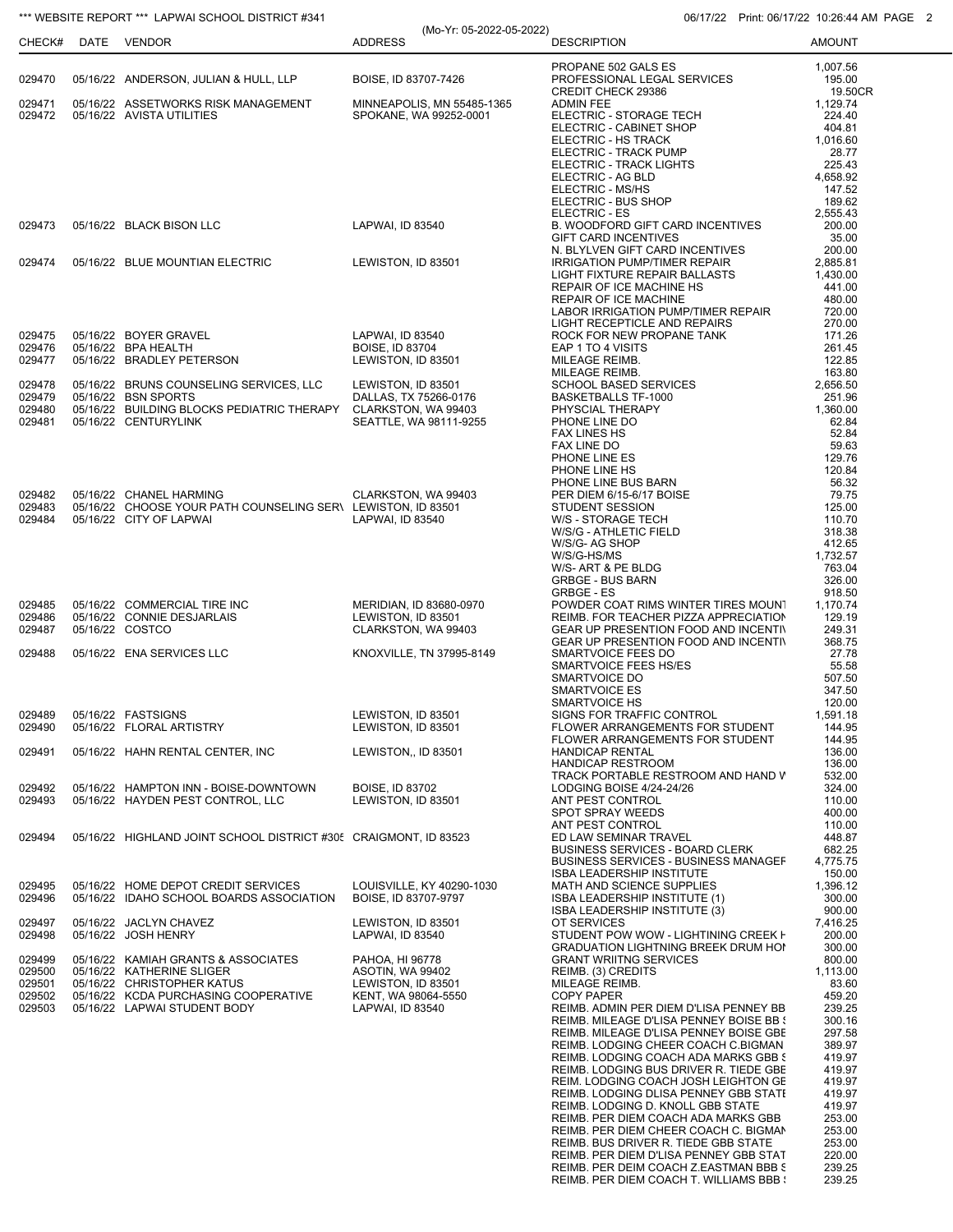|                                                                    |               |                                                                                                                                                                                                                               | (Mo-Yr: 05-2022-05-2022)                                                                                                                                            |                                                                                                                                                                                                                                                                                                                                                                                                                                                                                                                                                                             | 1.11111.00711122.1022177111111                                                                                                                              |
|--------------------------------------------------------------------|---------------|-------------------------------------------------------------------------------------------------------------------------------------------------------------------------------------------------------------------------------|---------------------------------------------------------------------------------------------------------------------------------------------------------------------|-----------------------------------------------------------------------------------------------------------------------------------------------------------------------------------------------------------------------------------------------------------------------------------------------------------------------------------------------------------------------------------------------------------------------------------------------------------------------------------------------------------------------------------------------------------------------------|-------------------------------------------------------------------------------------------------------------------------------------------------------------|
| CHECK#                                                             | <b>DATE</b>   | VENDOR                                                                                                                                                                                                                        | <b>ADDRESS</b>                                                                                                                                                      | <b>DESCRIPTION</b>                                                                                                                                                                                                                                                                                                                                                                                                                                                                                                                                                          | <b>AMOUNT</b>                                                                                                                                               |
| 029504<br>029505<br>029506<br>029507<br>029508<br>029509<br>029510 |               | 05/16/22 LEWIS CLARK STATE COLLEGE<br>05/16/22 LEWISTON TRIBUNE<br>05/16/22 LITTLE CAESAR'S PIZZA<br>05/16/22 MARIKA RENSHAW<br>05/16/22 MARION BETSY BOUNDS<br>05/16/22 MAURICE WILSON<br>05/16/22 MEADOW GOLD DAIRIES, INC. | LEWISTON, ID 83501-2698<br>LEWISTON, ID 83501<br>LEWISTON, ID 83501<br>CULDESAC, ID 83524<br><b>TUCSON, AZ 85718</b><br>LAPWAI, ID 83540<br>PASADENA, CA 91110-2833 | REIMB. PER DIEM CHEER COACH C. BIGMA<br>REIMB. PER DIEM BUS DRIVER R. TIEDE GBI<br>REIMB. PER DIEM BUS DRIVER T. WITMAN B<br>REIMB. LODING BUS DRIVER T. WITMAN BBE<br>REIMB. LODING BUS DRIVER R. TIEDE BBB<br>REIM. LODGING CHEER COACH C. BIGMAN I<br>REIM. LODGING COACH Z. EASTMAN BBB ST<br>REIM. LODGING COACH T. WILLIAMS BBB S<br>REIM. LODGING ADMIN DLISA PENNEY BBB<br>HVAC DUAL CREDIT SHAWN WITTMAN<br>EMPLOYMENT ADVERTISEMENTS<br><b>PIZZA</b><br>IDAHO SLP LICENSE REIMB.<br><b>GRANT EVALUATION SERVICES</b><br>STUDENT POW WOW DRUM GROUP<br><b>MILK</b> | 239.25<br>239.25<br>239.25<br>741.97<br>419.97<br>389.97<br>419.97<br>389.97<br>419.97<br>50.00<br>426.48<br>59.90<br>80.00<br>2,500.00<br>200.00<br>257.89 |
|                                                                    |               |                                                                                                                                                                                                                               |                                                                                                                                                                     | MILK<br>MILK<br>MILK<br><b>MILK</b><br><b>MILK</b><br>MILK<br>MILK                                                                                                                                                                                                                                                                                                                                                                                                                                                                                                          | 160.89<br>259.46<br>354.24<br>272.16<br>626.08<br>396.39<br>186.54                                                                                          |
| 029511                                                             |               | 05/16/22 MIKE'S MECHANICAL SERVICES, LLC                                                                                                                                                                                      | LEWISTON, ID 83501                                                                                                                                                  | REPAIR OF WALK IN FREEZER ES<br>AG SHOP OIL BURNER BOILER REPAIR<br>REPAIR OF WALK IN FREEZER ES<br><b>HEATING MODS FOR AG SHOP GREENHOUS</b><br>AG SHOP HEAT PUMP SYTEM                                                                                                                                                                                                                                                                                                                                                                                                    | 1,857.67<br>162.00<br>724.80<br>3,955.00<br>16,828.00                                                                                                       |
| 029512<br>029513                                                   |               | 05/16/22 MIKE MOORE<br>05/16/22 MICHAEL W. SEEVERS                                                                                                                                                                            | JULIAETTA, ID 83535<br>NAMPA, ID 83651                                                                                                                              | IN LIEU OF TRANSPRTATION<br>SEAL ROOF TOP EMERGENCY EXIT, WELD &<br>FIX GRILL, HEATER, EXHAUST FULE TREATN<br>60 DAY BUS INSPECTIONS, LOOSE SHOCK, I<br>60 DAY INSPECTION, FIX TRANS. LEAK, TAIL                                                                                                                                                                                                                                                                                                                                                                            | 196.56<br>570.00<br>475.00<br>570.00<br>665.00                                                                                                              |
| 029514<br>029515                                                   | 05/16/22 NASP | 05/16/22 NEZ PERCE TRIBE -UTILITIES DIV                                                                                                                                                                                       | BALTIMORE, MD 21279-0469<br>LAPWAI, ID 83540                                                                                                                        | 2022-2023 MEMBERSHIP #925993<br>SEWER- BUS BARN DUE 5/13<br>SEWER- ES DUE 5/13                                                                                                                                                                                                                                                                                                                                                                                                                                                                                              | 220.00<br>86.00<br>731.00                                                                                                                                   |
| 029516<br>029517                                                   |               | 05/16/22 NORCO, INC<br>05/16/22 RICOH USA, INC.                                                                                                                                                                               | SEATTLE, WA 98124-5144<br>DALLAS, TX 75265-0073                                                                                                                     | <b>WELDING GAS</b><br>RENTAL ELEM.<br><b>RENTAL MS/HS</b><br>COLOR COPIES DO<br><b>B/W COPIES DO</b><br>COPIES C86309428 ELEM.<br>COPIES C86309410 MS/HS<br>RENTAL DO                                                                                                                                                                                                                                                                                                                                                                                                       | 93.60<br>255.64<br>255.64<br>80.19<br>21.59<br>371.32<br>216.83<br>255.63                                                                                   |
| 029518                                                             |               | 05/16/22 ROSAUERS                                                                                                                                                                                                             | LEWISTON, ID 83501                                                                                                                                                  | SPECIAL DIETARY ITEMS<br>SPECIAL DIETARY ITEMS                                                                                                                                                                                                                                                                                                                                                                                                                                                                                                                              | 85.79<br>101.77                                                                                                                                             |
| 029519<br>029520                                                   |               | 05/16/22 SCHOLASTIC BOOK CLUBS, INC<br>05/16/22 STAPLES CREDIT PLAN - DO                                                                                                                                                      | JEFFERSON CITY, MO 65102-7504<br>PHOENIX, AZ 85065-8004                                                                                                             | LEARNING LOSS BOOKS<br>M. SIDENER CLASSROOM SUPPLIES<br>M. SIDENER CLASSROOM SUPPLIES<br><b>INDIAN ED SUPPLIES</b><br>PRINTER AND INK<br><b>SPED INK</b><br><b>SPED INK</b><br>SPED INK<br><b>SPED INK</b><br>OFFICE PRINTER INK                                                                                                                                                                                                                                                                                                                                            | 144.59<br>32.39<br>21.49<br>484.94<br>187.94<br>450.90<br>75.78<br>120.89<br>157.90<br>921.56                                                               |
| 029521                                                             |               | 05/16/22 SYSCO FOOD SERVICE, INC.                                                                                                                                                                                             | WILSONVILLE, OR 97070                                                                                                                                               | NON FOOD<br><b>FOOD</b><br><b>FOOD</b><br><b>FOOD</b><br><b>FOOD</b><br><b>FOOD</b><br><b>FOOD</b><br><b>FOOD</b>                                                                                                                                                                                                                                                                                                                                                                                                                                                           | 97.25<br>771.43<br>642.84<br>1,219.60<br>856.03<br>1,724.66<br>811.34<br>452.85                                                                             |
| 029522                                                             |               | 05/16/22 TENA MCKIM                                                                                                                                                                                                           | CLARKSTON, WA 99403                                                                                                                                                 | PER DIEM 3/6-3/6 CASCADE, ID<br>MILEAGE 3-6-3-8 CASCDADE, ID                                                                                                                                                                                                                                                                                                                                                                                                                                                                                                                | 19.25<br>206.50                                                                                                                                             |
| 029523                                                             |               | 05/16/22 THE HOME DEPOT PRO                                                                                                                                                                                                   | LOS ANGELES, CA 90074-2400                                                                                                                                          | <b>HVAC FILTERS</b><br><b>HVAC FILTERS</b><br><b>CUSTODIAL SUPPLIES</b><br><b>HVAC FILTERS</b><br><b>CUSTODIAL SUPPLIES</b><br><b>CUSTODIAL SUPPLIES</b>                                                                                                                                                                                                                                                                                                                                                                                                                    | 84.70<br>32.14<br>4.18<br>32.14<br>277.10<br>129.58                                                                                                         |
| 029524                                                             |               | 05/16/22 TRUWAY HOME IMPROVEMENTS LLC                                                                                                                                                                                         | LEWISTON, ID 83501                                                                                                                                                  | DIG TRENCH FOR NEW PROPANE SERVICE<br><b>REPAIR OF AG SHOP</b>                                                                                                                                                                                                                                                                                                                                                                                                                                                                                                              | 2,600.00<br>8,300.00                                                                                                                                        |
| 029525<br>029526                                                   |               | 05/16/22 TYLER TECHNOLOGIES<br>05/16/22 USF - SPOKANE                                                                                                                                                                         | DALLAS, TX 75320-3556<br>SEATTLE, WA 98124-1172                                                                                                                     | HALF DAY VIRTUAL TRAINING TYLER SIS<br><b>FOOD</b><br><b>FOOD</b><br><b>NON FOOD</b><br><b>FOOD</b><br><b>FOOD</b><br><b>FOOD</b><br><b>FOOD</b><br><b>FOOD</b><br><b>FOOD</b><br>NON FOOD<br><b>FOOD</b><br><b>FOOD</b><br><b>FOOD</b>                                                                                                                                                                                                                                                                                                                                     | 420.00<br>461.37<br>333.91<br>112.01<br>1,492.69<br>575.01<br>1,617.58<br>1,880.03<br>1,338.52<br>1,367.79<br>162.12<br>1,710.32<br>998.21<br>649.72        |
| 029527<br>029528                                                   |               | 05/16/22 VALLEY FOODS<br>05/16/22 VALLEY GAS                                                                                                                                                                                  | LAPWAI, ID 83540<br>LAPWAI, ID 83540                                                                                                                                | SCHOOL BOARD MEETING DINNER<br>BUS DIESEL FUEL 725.784 GALS<br>GAS CANS 24.904 GALS<br>SUBARU DRIVERS ED 24.607 GALS                                                                                                                                                                                                                                                                                                                                                                                                                                                        | 32.40<br>3,379.25<br>102.83<br>101.60                                                                                                                       |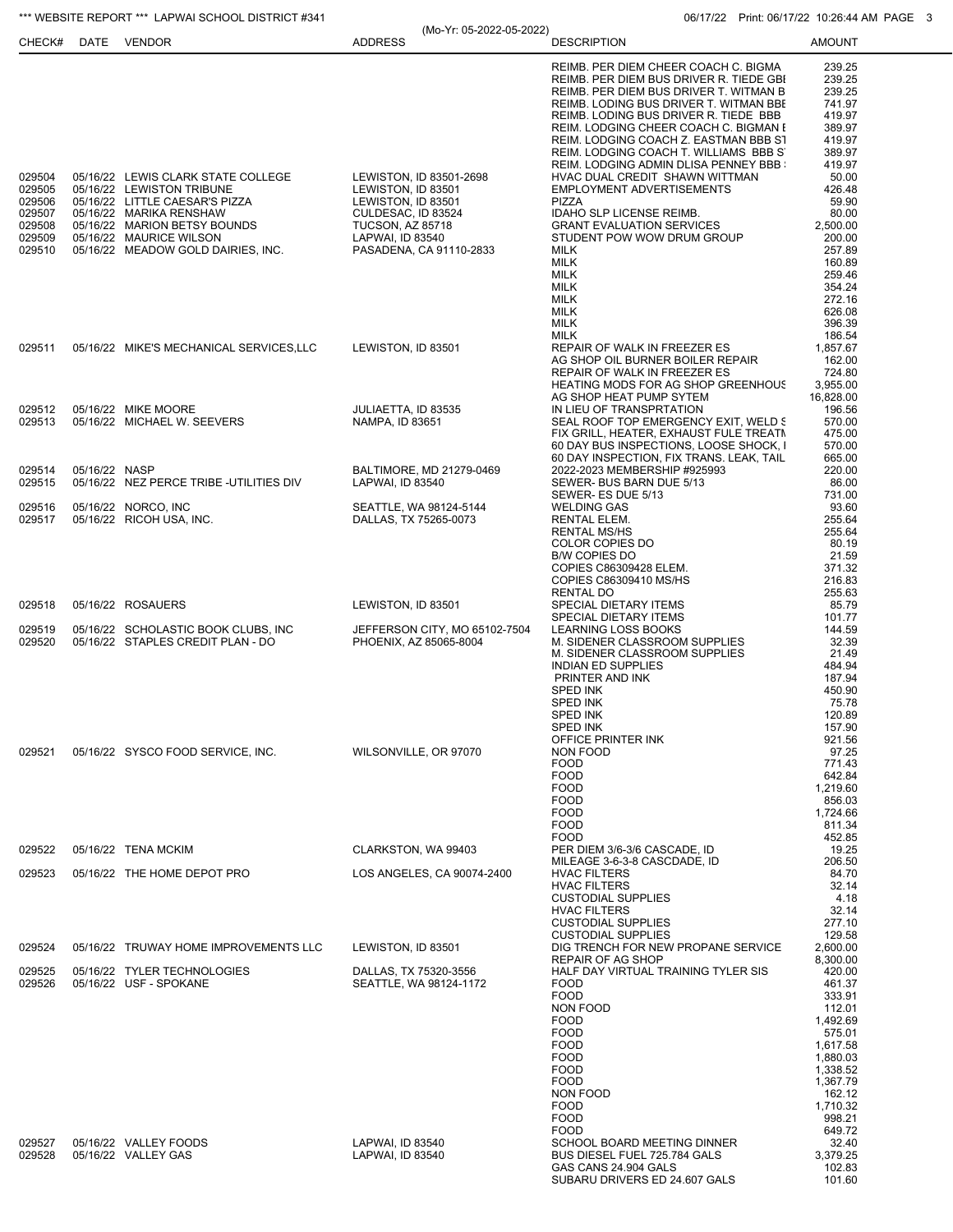| CHECK#                               |                | DATE VENDOR                                                                                                                                    | (Mo-Yr: 05-2022-05-2022)<br><b>ADDRESS</b>                                                 | <b>DESCRIPTION</b>                                                                                                                                                                                                                                                                                                                                                                                                                                                                                                                                                                                                                                                                                                                                                                                                                                                                                                                                                                                                                                                   | 1.11111.~00711122.~103203777.0011<br><b>AMOUNT</b>                                                                                                                                                                                                                                                                                                                 |
|--------------------------------------|----------------|------------------------------------------------------------------------------------------------------------------------------------------------|--------------------------------------------------------------------------------------------|----------------------------------------------------------------------------------------------------------------------------------------------------------------------------------------------------------------------------------------------------------------------------------------------------------------------------------------------------------------------------------------------------------------------------------------------------------------------------------------------------------------------------------------------------------------------------------------------------------------------------------------------------------------------------------------------------------------------------------------------------------------------------------------------------------------------------------------------------------------------------------------------------------------------------------------------------------------------------------------------------------------------------------------------------------------------|--------------------------------------------------------------------------------------------------------------------------------------------------------------------------------------------------------------------------------------------------------------------------------------------------------------------------------------------------------------------|
| 029529<br>029530                     |                | 05/16/22 VALNet CAPITAL<br>05/16/22 WELLS FARGO BANK                                                                                           | LEWISTON, ID 83501<br>MINNEAPOLIS, MN 55480-7766                                           | NISSAN PU 17.765 GALS<br><b>QUARTERLY FEES</b><br>TRAFFIC CONTROL BARRICADES<br>MAKAL MK-S UKELELE CLASSROOM SET OF<br>TEACHER APPRECIATION COFFEE CARAFES<br>TEACHER APPRECIATION PASTRIES                                                                                                                                                                                                                                                                                                                                                                                                                                                                                                                                                                                                                                                                                                                                                                                                                                                                          | 73.36<br>1,158.75<br>76.72<br>1,476.59<br>114.16<br>105.90                                                                                                                                                                                                                                                                                                         |
| 029531                               |                | 05/16/22 WESTERN MOUNTAIN BUS SALES                                                                                                            | NAMPA, ID 83686                                                                            | TYPO ERROR BALANCE DUE MATH AND SCI<br>TRAFFIC CONTROL BARRICADES<br>UPGRADE DROP BOX<br>T. ARTHUR LIFE CYCLE SCIENCE BUTTERFL<br>READING GAMES PAYPAL PHONOGRAPHIX<br><b>FOG LIGHTS</b>                                                                                                                                                                                                                                                                                                                                                                                                                                                                                                                                                                                                                                                                                                                                                                                                                                                                             | 500.00<br>174.51<br>89.91<br>68.93<br>449.28<br>134.64                                                                                                                                                                                                                                                                                                             |
| 029532                               |                | 05/17/22 INLAND CELLULAR TELEPHONE CO.                                                                                                         | LEWISTON, ID 83501                                                                         | FEES DUE 5-9<br>HOT SPOT DEVICES DUE 5-9<br>CELL PHONE (AW) 208-790-1732 DUE 5-9<br>CELL PHONE (AW) 208-790-1732 DUE 5-9<br>CELL PHONE (AW) 208-790-1732 DUE 6-9<br><b>FEES</b><br>HOT SPOT DEVICES DUE 6-9<br>CELL PHONE (AW) 208-790-1732 DUE 6-9                                                                                                                                                                                                                                                                                                                                                                                                                                                                                                                                                                                                                                                                                                                                                                                                                  | 7.31<br>50.70<br>25.16<br>25.16<br>25.16<br>1.62<br>63.31<br>25.16                                                                                                                                                                                                                                                                                                 |
| 029534<br>029535<br>029536<br>223035 |                | 05/20/22 STATE DEPT. OF EDUCATION<br>05/20/22 LALONNI BURKE<br>05/20/22 CHEYNA MONTANEZ<br>05/11/22 WELLS FARGO BANK                           | BOISE, ID 83720-0027<br>LAPWAI, ID 83540<br>LAPWAI, ID 83540<br>MINNEAPOLIS, MN 55480-7766 | ALT AUTH - SIDENER<br>LSCS EMPLOYEE DONATION DESIGNATED 1<br>LCSC EMPLOYEE DESIGNATED DONATION<br><b>BANK ANALYSIS FEE</b><br><b>BANKCARD FEES</b>                                                                                                                                                                                                                                                                                                                                                                                                                                                                                                                                                                                                                                                                                                                                                                                                                                                                                                                   | 128.25<br>200.00<br>200.00<br>417.27<br>26.46                                                                                                                                                                                                                                                                                                                      |
| 224111                               |                | 05/13/22 STANDARD INSURANCE COMPANY                                                                                                            | PORTLAND, OR 97228-6367                                                                    | ARPA - LIFE - ER - 052022<br>ARPA - LIFE - ER - 052022<br>ARPA - LIFE - ER - 052022<br>STANDARD LIFE INSURANCE - 052022<br>STANDARD INSURANCE - 052022<br>STANDARD LIFE - 052022<br>STANDARD INSURANCE - 052022<br>STANDARD INSURANCE - 052022<br>STANDARD INSURANCE - 052022<br>STANDARD INSURANCE - 052022<br>STANDARD INSURANCE - 052022<br>STANDARD INSURANCE - 052022<br>STANDARD INSURANCE - 052022<br>STANDARD INSURANCE - 052022<br>STANDARD INSURANCE - 052022<br>STANDARD INSURANCE - 052022<br>STANDARD INSURANCE - 052022<br>STANDARD INSURANCE - 052022<br>LIFE - ER - 052022<br>STANDARD INSURANCE - 052022<br>STANDARD INSURANCE - 052022<br>STANDARD INSURANCE - 052022<br>STANDARD INSURANCE - 052022<br>STANDARD INSURANCE - 052022<br>STANDARD INSURANCE - 052022<br>STANDARD INSURANCE - 052022<br>STANDARD INSURANCE - 052022<br>STANDARD INSURANCE - 052022<br>STANDARD INSURANCE - 052022<br>STANDARD INSURANCE - 052022<br>STANDARD INSURANCE - 052022                                                                                       | 14.71<br>23.42<br>0.05<br>42.70<br>3.17<br>2.48<br>0.54<br>27.96<br>1.35<br>23.82<br>9.60<br>20.00<br>8.09<br>7.74<br>10.45<br>8.00<br>114.99<br>170.88<br>32.86<br>1.01<br>10.96<br>111.65<br>4.21<br>61.66<br>16.00<br>55.39<br>1.84<br>13.40<br>20.19<br>23.20<br>8.38                                                                                          |
| 224112                               | 05/13/22 AFLAC |                                                                                                                                                | COLUMBUS, GA 31999                                                                         | STANDARD INSURANCE - 052022<br>AFLAC INSURANCE - 052022                                                                                                                                                                                                                                                                                                                                                                                                                                                                                                                                                                                                                                                                                                                                                                                                                                                                                                                                                                                                              | 48.00<br>628.24                                                                                                                                                                                                                                                                                                                                                    |
| 224113<br>224114<br>224115<br>224116 |                | 05/13/22 VOYA FINANCIAL<br>05/13/22 IDEAL COLLEGE SAVINGS PROGRAM<br>05/13/22 LAPWAI SCHOOL LUNCH PROGRAM<br>05/13/22 INTERNAL REVENUE SERVICE | KANSAS CITY, MO 64121<br>LAPWAI, ID 83540<br>ODGEN, UT 84201                               | AFLAC INSURANCE - 052022<br>VOYA FINANCIAL 403-B PLA - 052022<br>IDEAL College Savings Pr - 052022<br>FOOD SERVICE CHARGES - 052022<br><b>MEDICARE - ER - 052022</b><br><b>MEDICARE - ER - 052022</b><br><b>MEDICARE - ER - 052022</b><br><b>MEDICARE - ER - 052022</b><br><b>MEDICARE - ER - 052022</b><br><b>MEDICARE - ER - 052022</b><br><b>MEDICARE - ER - 052022</b><br><b>MEDICARE - ER - 052022</b><br>MEDICARE - ER - 052022<br><b>MEDICARE - ER - 052022</b><br><b>MEDICARE - ER - 052022</b><br><b>MEDICARE - ER - 052022</b><br><b>MEDICARE - ER - 052022</b><br><b>MEDICARE - ER - 052022</b><br>MEDICARE - ER - 052022<br>ARPA - MEDI - ER - 052022<br>ARPA - MEDI - ER - 052022<br>FICA WITHHOLDING - 052022<br>MEDICARE WITHHOLDING - 052022<br>FEDERAL WITHHOLDING - 052022<br><b>MEDICARE - ER - 052022</b><br><b>MEDICARE - ER - 052022</b><br><b>MEDICARE - ER - 052022</b><br>MEDICARE - ER - 052022<br>ARPA - FICA - ER - 052022<br>FICA - ER - 052022<br>FICA - ER - 052022<br>FICA - ER - 052022<br>FICA - ER - 052022<br>FICA - ER - 052022 | 1,376.36<br>200.00<br>1,075.00<br>456.00<br>418.18<br>1,996.96<br>978.34<br>158.93<br>88.55<br>1,533.46<br>39.22<br>106.99<br>3.35<br>7,108.66<br>2,433.31<br>508.92<br>696.43<br>513.93<br>367.74<br>676.36<br>1,394.92<br>27,695.11<br>6,477.16<br>31,778.77<br>181.19<br>876.94<br>372.79<br>5,449.27<br>2.14<br>80.08<br>912.81<br>3,255.64<br>632.50<br>73.01 |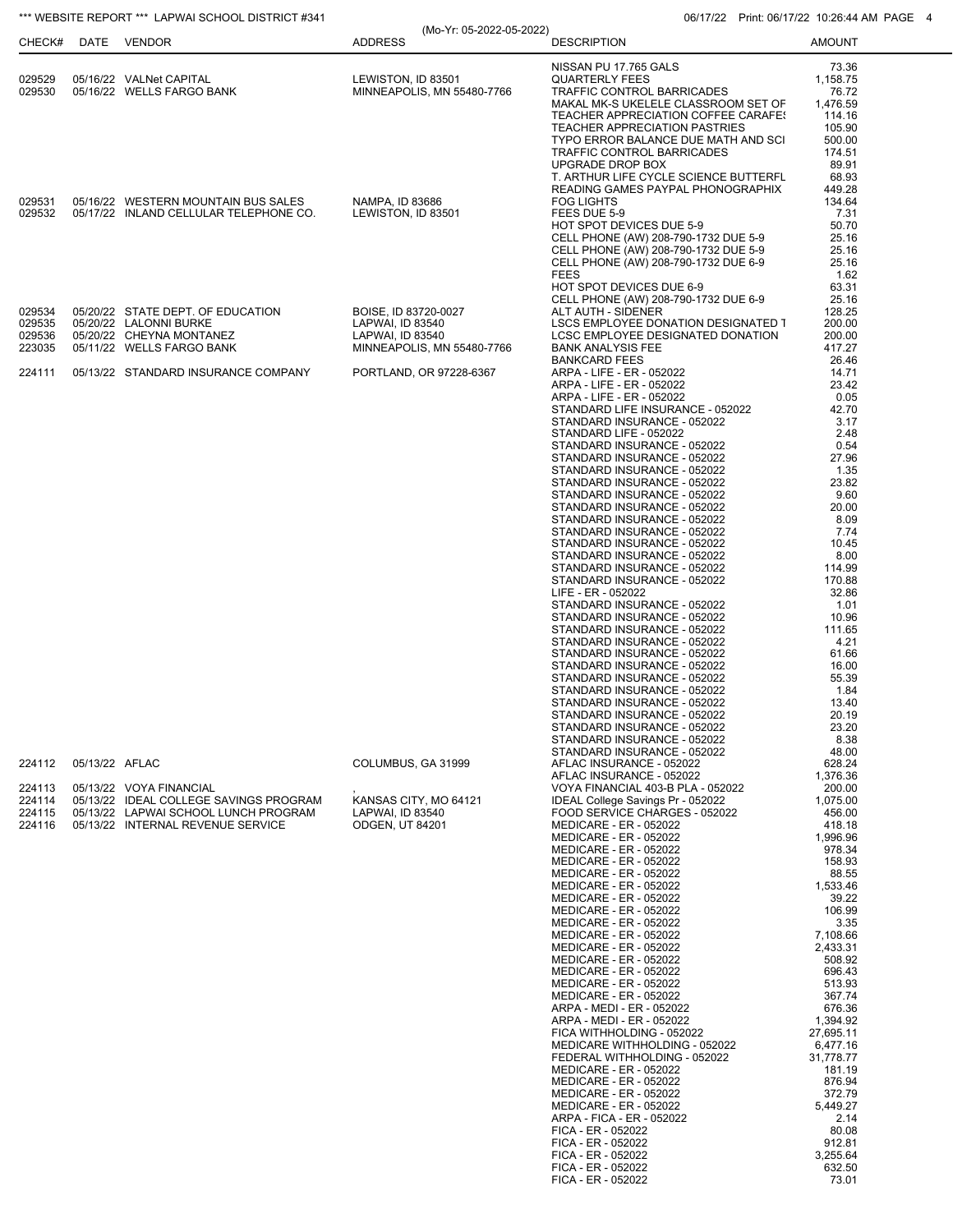| CHECK#           | DATE | <b>VENDOR</b>                                                        | <b>ADDRESS</b>                               | <b>DESCRIPTION</b>                                                                                                                                                                                                                                                                                                                                                                                                                                                                                                                                                                                                                                                                                                                                                                                                                                                                                          | <b>AMOUNT</b>                                                                                                                                                                                                                                                                                                                                                                                  |
|------------------|------|----------------------------------------------------------------------|----------------------------------------------|-------------------------------------------------------------------------------------------------------------------------------------------------------------------------------------------------------------------------------------------------------------------------------------------------------------------------------------------------------------------------------------------------------------------------------------------------------------------------------------------------------------------------------------------------------------------------------------------------------------------------------------------------------------------------------------------------------------------------------------------------------------------------------------------------------------------------------------------------------------------------------------------------------------|------------------------------------------------------------------------------------------------------------------------------------------------------------------------------------------------------------------------------------------------------------------------------------------------------------------------------------------------------------------------------------------------|
|                  |      |                                                                      |                                              | FICA - ER - 052022<br>FICA - ER - 052022<br>FICA-ER - 052022<br>FICA - ER - 052022<br>FICA - ER - 052022<br>FICA - ER - 052022<br>FICA - ER - 052022                                                                                                                                                                                                                                                                                                                                                                                                                                                                                                                                                                                                                                                                                                                                                        | 14.70<br>567.97<br>42.19<br>1,044.06<br>8.46<br>856.23<br>778.04                                                                                                                                                                                                                                                                                                                               |
| 224117<br>224118 |      | 05/13/22 IDAHO STATE TAX COMMISSION<br>05/13/22 STATE INSURANCE FUND | BOISE, ID 83707-0076<br>BOISE, ID 83799-0002 | STATE WITHHOLDING - 052022<br><b>WORK COMP - 052022</b><br><b>WORK COMP - 052022</b><br><b>WORK COMP - 052022</b><br><b>WORK COMP - 052022</b><br>ARPA - W/C - ER - 052022<br><b>WORK COMP - 052022</b><br><b>WORK COMP - 052022</b><br><b>WORK COMP - 052022</b><br><b>WORK COMP - 052022</b><br><b>WORK COMP - 052022</b><br><b>WORK COMP - 052022</b><br><b>WORK COMP - 052022</b><br><b>WORK COMP - 052022</b><br><b>WORK COMP - 052022</b><br><b>WORK COMP - 052022</b><br><b>WORK COMP - 052022</b><br><b>WORK COMP - 052022</b><br><b>WORK COMP - 052022</b><br>WORKERS COMP - 052022<br><b>WORK COMP - 052022</b><br><b>WORK COMP - 052022</b><br>W/C - ER - 052022<br><b>WORK COMP - 052022</b><br><b>WORK COMP - 052022</b><br><b>WORK COMP - 052022</b><br><b>WORK COMP - 052022</b><br><b>WORK COMP - 052022</b><br><b>WORK COMP - 052022</b><br><b>WORK COMP - 052022</b><br>W/C ER - 052022   | 10,840.00<br>871.84<br>630.15<br>100.26<br>709.33<br>1.45<br>754.87<br>558.50<br>248.53<br>43.94<br>71.37<br>89.65<br>18.48<br>42.64<br>87.56<br>0.86<br>57.92<br>52.41<br>1.53<br>7.54<br>9.03<br>38.42<br>129.09<br>4.02<br>62.14<br>10.91<br>655.46<br>320.27<br>52.07<br>181.51<br>11.02                                                                                                   |
| 224119           |      | 05/13/22 PUBLIC EMPLOYEE RETIREMENT SYS                              | BOISE, ID 83720-0078                         | ARPA - W/C - ER - 052022<br>MAY<br>ARPA - W/C - ER - 052022<br>PERSI - ER - 052022<br>PERSI CHOICE - 3% - 052022<br>PERSI LOAN PAYMENT - 052022<br>PERSI 401K @ \$100.00 - 052022<br>PERSI 401K @ SET AMT - 052022<br>PERSI - EE - 052022<br>ARPA - PERSI - ER - 052022<br>ARPA - PERSI - ER - 052022<br>ARPA - PERSI - ER - 052022<br>PERSI - ER - 052022<br>PERSI - ER - 052022<br>PERSI - ER - 052022<br>PERSI - ER - 052022<br>PERSI - ER - 052022<br>PERSI - ER - 052022<br>PERSI - ER - 052022<br>PERSI - ER - 052022<br>PERSI - ER - 052022<br>PERSI - ER - 052022<br>PERSI - ER - 052022<br>PERSI - ER - 052022<br>PERSI - ER - 052022<br>PERSI - ER - 052022<br>PERSI - ER - 052022<br>PERSI - ER - 052022<br>PERSI - ER - 052022<br>PERSI - ER - 052022<br>PERSI - ER - 052022<br>PERSI - ER - 052022<br>PERSI - ER - 052022<br>PERSI - ER - 052022<br>PERSI - ER - 052022<br>PERSI - ER - 052022 | 52.76<br>6,006.77CR<br>131.24<br>23.29<br>169.01<br>54.80<br>100.00<br>3,970.00<br>30,298.46<br>3.41<br>1,294.64<br>536.19<br>386.57<br>126.24<br>2,899.61<br>3,804.78<br>8,549.46<br>1,469.27<br>166.99<br>5,184.04<br>732.21<br>61.53<br>2,018.41<br>138.21<br>115.41<br>802.37<br>886.46<br>76.17<br>1,351.47<br>1,086.97<br>1,452.60<br>797.20<br>1,340.30<br>652.72<br>282.80<br>1,372.37 |
| 224120           |      | 05/13/22 REGENCE                                                     | PORTLAND, OR 97208-2597                      | PERSI - ER - 052022<br>PERSI - ER - 052022<br>PERSI - ER - 052022<br><b>HEALTH - 052022</b><br><b>HEALTH - 052022</b><br><b>HEALTH - 052022</b><br><b>HEALTH - 052022</b><br><b>HEALTH - 052022</b><br><b>HEALTH - 052022</b><br><b>HEALTH - 052022</b><br><b>HEALTH - 052022</b><br><b>HEALTH - 052022</b><br><b>HEALTH - 052022</b><br><b>HEALTH - 052022</b><br><b>HEALTH - 052022</b><br><b>HEALTH - 052022</b><br><b>HEALTH - 052022</b><br><b>HEALTH - 052022</b>                                                                                                                                                                                                                                                                                                                                                                                                                                     | 685.22<br>672.68<br>11,556.07<br>424.49<br>261.76<br>1,324.70<br>2,581.07<br>221.18<br>2,177.50<br>2,416.91<br>153.66<br>661.30<br>670.35<br>640.08<br>5,778.23<br>2,604.17<br>661.30<br>2,944.76                                                                                                                                                                                              |

\*\*\* WEBSITE REPORT \*\*\* LAPWAI SCHOOL DISTRICT #341 06/17/22 Print: 06/17/22 10:26:44 AM PAGE 5 (Mo-Yr: 05-2022-05-2022)